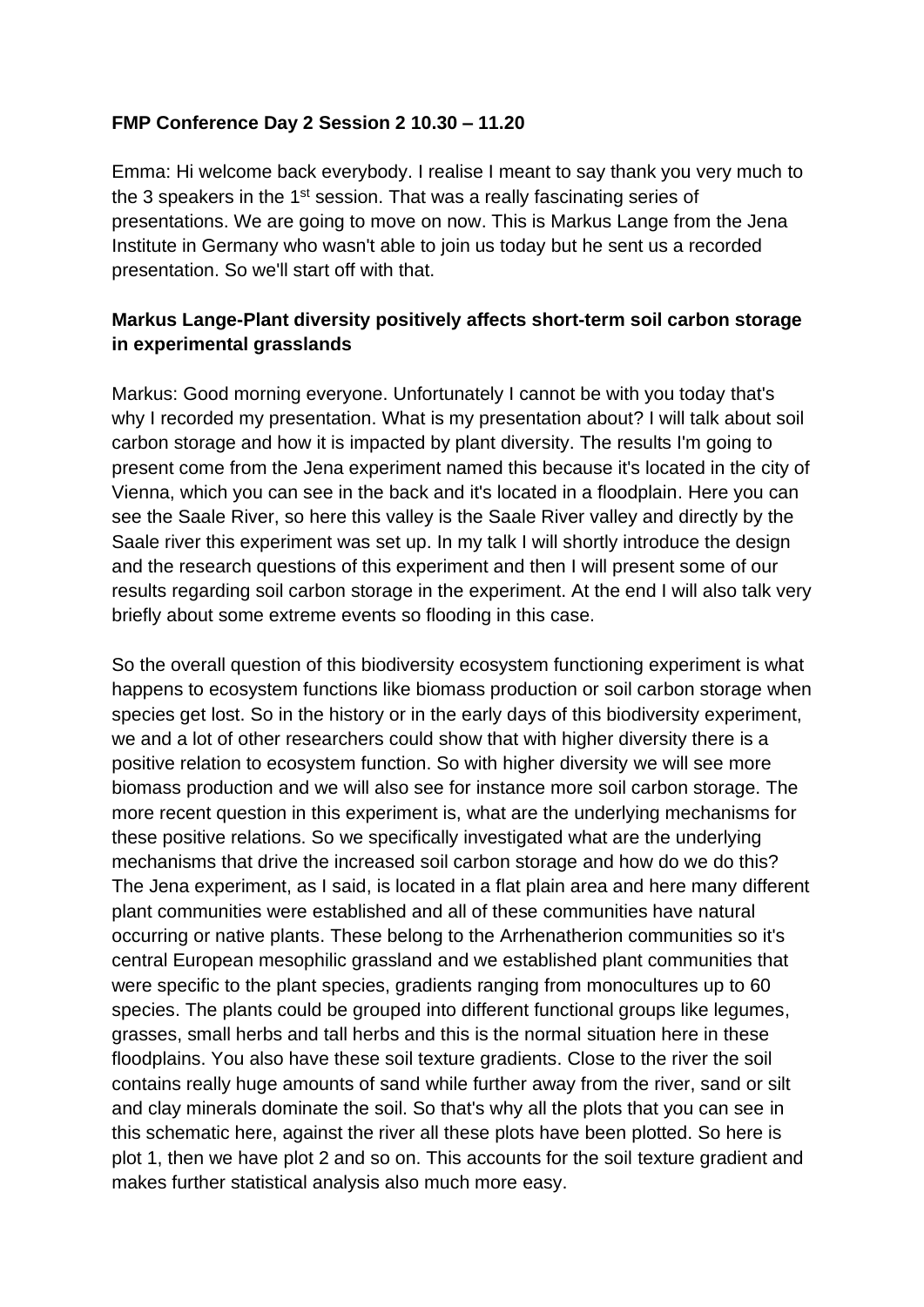So just a bit of the history. The Jena experiment was established in 2002 and this is very important, it was established on former arable land. The original plot size was quite huge around 400m², now it's much smaller because the management is really labour intensive. So to maintain the plant species gradients several times a year, a lot of students have to weed the plant communities and also the plant communities are treated like semi-natural meadows here in our region. So it means no fertilisation but twice a year the above ground biomass is removed like on hay meadows in our region.

So how the soil organic carbon content looked along the soil profile before this experiment was established, you see here a very homogeneous distribution of the organic soil carbon. This is due to the ploughing of the now arable land use and almost 20 years later we see that the soil carbon is differently distributed over the soil profile. In the top 10cms we gain carbon, so there is carbon storage and below 15cms we lose some carbon. But this is quite normal so this profile reflects the root distribution along the soil profile. So we have a lot of roots in the topsoil and only very minor roots in the depths. But there is surprisingly for me when I saw this, we are still far away from meadows which have not been disturbed yet. So these control plots, we have 2 control plots, they are very close to the Jena experiment. So that's why we assumed before the area of the Jena experiment in the 50s the soil profile concerning the organic carbon looked a bit like this. But this is an average of all plots and we reported in the very early days of the experiment already a positive short term effect of soil carbon storage depending on the plant diversity, and this positive effect of plant diversity is confirmed also in the longer term. So what you can see here on the x axis are the plants species levels and here the changes of the organic carbon per depth segments. The colours indicate different depth segments. Cream is the topsoil 0 to 5cms and 5 to 10cms and we see that with higher plant diversity, much higher carbon storage. But as I said, in the deeper soil segments, we see some losses but very importantly these losses are less strong with higher diversity. So the plant diversity also diminishes its losses in the deeper soil. Clay mineralogy is often assumed in the very long term to determine the soil carbon stocks and what we see here is that depending on the soil carbon stocks before the field was established, they have no impact on changes in organic carbon. So the soil carbon stocks in 2002 do not determine the changes we see later and also the plot which somehow reflects the soil texture is independent of these changes. We found this very important to say because globally clay content is correlated with organic carbon, but on the smaller plots you don't see this relationship on a local scale.

But our question was – The plant diversity, how can we explain it? What are the underlying drivers? We tested using this structural equation modelling and a lot of different hypotheses. For instance, if the carbon inputs drive the carbon storage, if the microbial activity is driving this carbon storage, what we found was very surprising. Plant diversity increases the carbon inputs to the soil which is itself not surprising, but these carbon inputs do not directly impact the carbon storage we see.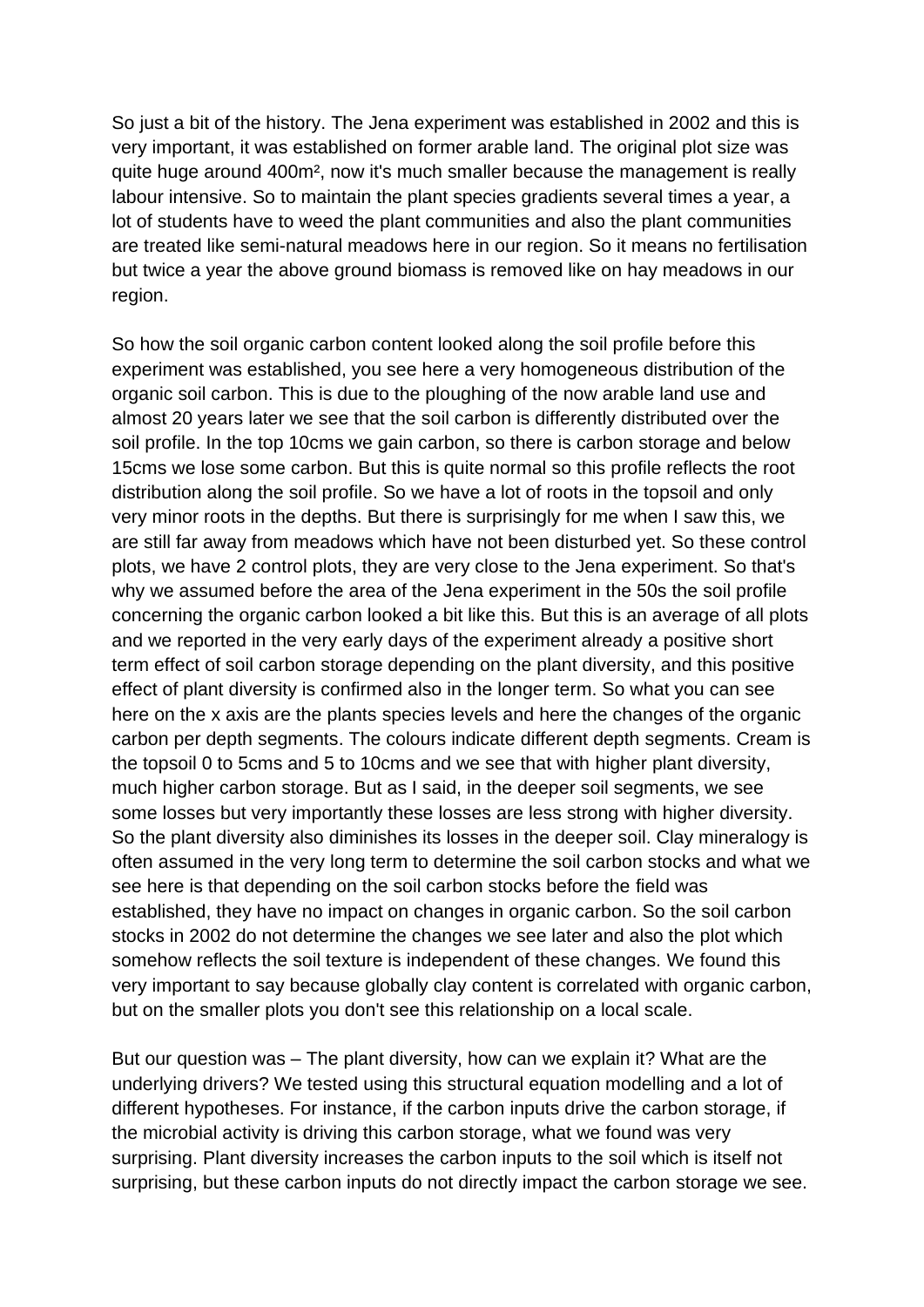So instead these carbon inputs fuel the microbial community, microorganisms are more active but also plant species richness increases the activity to more stable conditions along with higher plant diversity, the microclimatic conditions are more stable for instance, and that with this higher microbial activity we see a positive relation to the carbon storage. So the higher activity is not responsible for higher decomposition of organic carbon, instead the higher microbial activity transfers the carbon inputs of plants via roots in to soil organic matter. How is this done? This is nicely depicted by a graphic I was drawing for another publication. So the microbes feed on root exudates, on root residuals and then they die and these microbes finally contribute major contents to the soil organic matter.

As a last point I would like to talk about flood events very briefly. Since the Jena experiment was established in 2002 we have experienced 3 floods and the summer flood in 2013 was the most severe one, but we do not see big effects on the soil carbon stocks. So statistically we didn't see any impact of such a flood event. But of course, as described in this very nice paper, we see in the experiment effects of these floods on the plant productivity. This depends on the severity of the floods, here these plots the flood intensity was not very severe. So here we saw an increase of biomass plant production compared to the years before, mainly probably because there was no limit in water and nutrients at the start, but here the plots were flooded for more than 10 weeks. Of course the plant communities have such a big stress that the productivity decreased compared to the years before.

Finally I would like to sum up. So the carbon stocks of the floodplain meadows are variable due to tremendous change as we have seen and if one aims to restore the soil carbon stocks this is a long term task I would say. But of course, soils are probably depending on the plant diversity, on the plant productivity, and carbon sinks. So this restoration might also diminish the increasing carbon dioxide concentrations in the atmosphere. As I said, more diverse plant communities can promote a faster transition of soil carbon stocks towards natural floodplain meadows and we find as a mechanism that the storage of carbon is rather a function of the microbial community than simply the carbon inputs of plants. But what he did not see was an effect of flooding events on the carbon stocks in our research here.

So I would like to thank you a lot for your attention and a lot of people particularly. If you have any question in general about the experiment or more specifically about our research here is my email, you can shoot me an email if you would like to, and I'm happy to answer. I wish you a fruitful and happy meeting. Goodbye.

Emma: Thank you Markus in your absence and as he said please ask him questions directly or if you want to put them in the chat, saying for Markus, we can send him an email with a list of questions, I'm sure that he will respond. He's been very interested to be involved. We are going to move straight on to our next speaker, who is Steve Beal, Nature Conservation Advisor for the Southwest, working for the National Trust.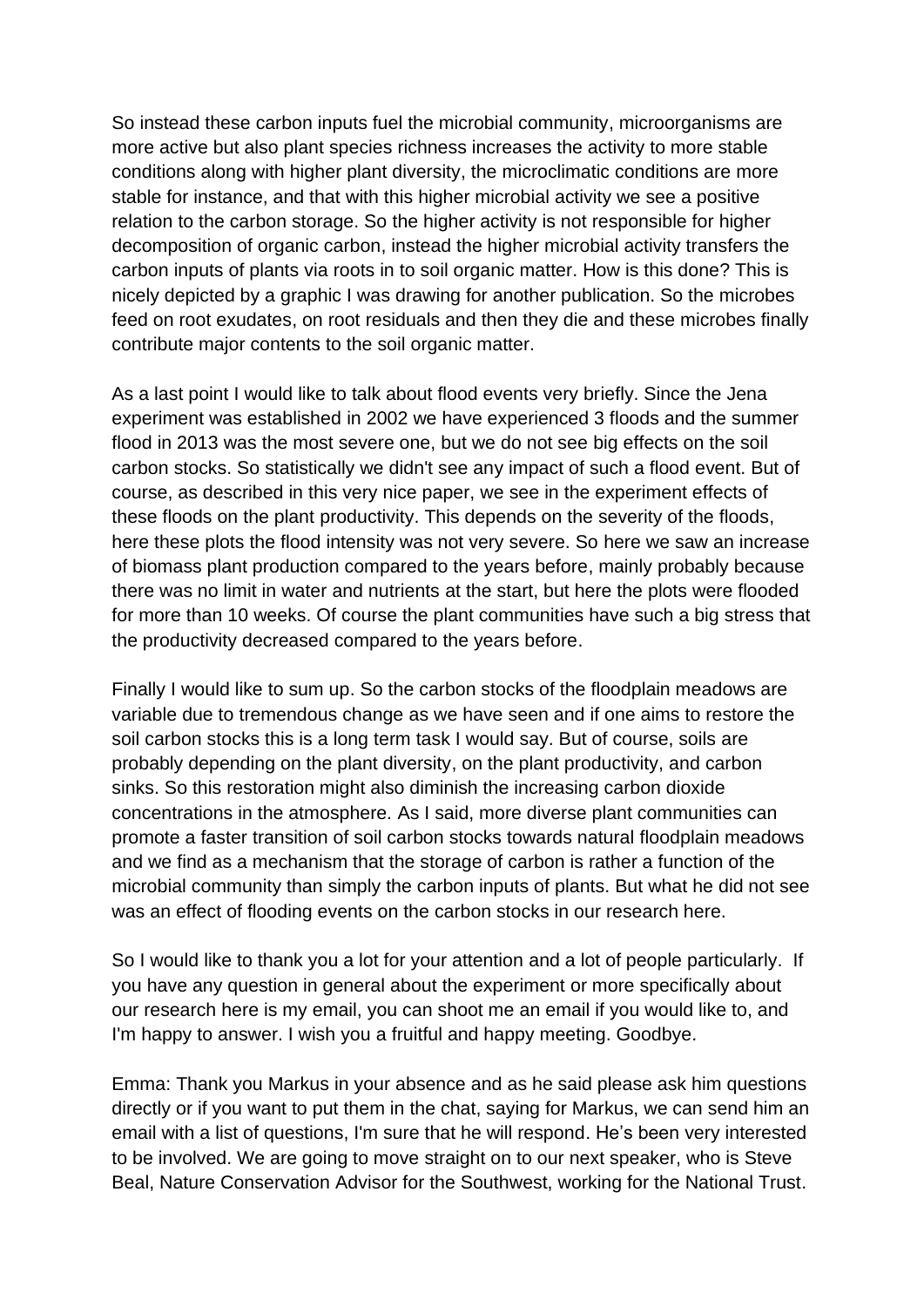Steve supports National Trust properties in the Southwest to deliver nature conservation work including large scale habitat restoration and creation projects. He has a keen interest in botany and vegetation, and especially floodplain meadows and is currently training as an ambassador for the Floodplain Meadows Partnership. He's prepared this talk with the help of 2 other colleagues from the National Trust, Stewart Clark, a national freshwater specialist and Simon Barker, a nature conservation advisor for the Midlands.

## **Steve Beal: Floodplain meadow restoration across National Trust owned land**

Steve: Thank you for inviting the National Trust to present at the conference today. You've given me an introduction so that saves me doing the first bit of the slide, and also credited Stewart and Simon as well. So what I'm going to do today is I'm going to talk about the work that we're doing around floodplain meadow restoration for the National Trust and providing an overview and the perspectives of what it's like for a major landowner. So it's a slight change of pace from the academic stuff, but hopefully it will still be satisfying and interesting for everybody. So the structure today, I'm just going to initially talk about what we're doing internally and what the work the National Trust for nature recovery looks like. Also some of the tensions and push and pulls we find particularly around works and floodplains. Then I want to just quickly talk about how we're identifying the best sites for floodplain meadow restoration and what that process looks like. Then give you some case studies and examples at the end of some of the work that we've been doing over the last 10 years and on into the future.

So setting the context internally. In 2015 the National Trust launched its most recent 10 year strategy which was asking the question - What does the nation need from the Trust in the 21st century? For nature this crystallised itself into what we call our Land Outdoors and Nature Programme which has 3 key elements which are underpinned by laws and principles. So the  $1<sup>st</sup>$  of those is improving the condition of our triple SIs or Areas of Scientific Interest if you're in Northern Ireland, and our priority habitats. So in other words, the better part of the Lawton principles. There's the creating and restoring 25,000 hectares of new priority habitat which we're planning to do by 2025 or have 25,000 hectares underway by 2025 and that is the bigger and more parts Lawton principles. Then finally there's nature-friendly farming, or as we call it internally high nature status farming. So it's essentially trying to get 50% of our land into high nature status or nature-friendly farming by 2025. So this is the joint part of the Lawton principles so the priority habitats are the core areas and these are the areas in between where nature can just move through to find the core areas of habitat.

But today this conference is all about restoring habitats so that's what I'm going to focus on today. So it's what are we doing to restore floodplain meadows of the National Trust? I think anyone who works in conservation and ecology these days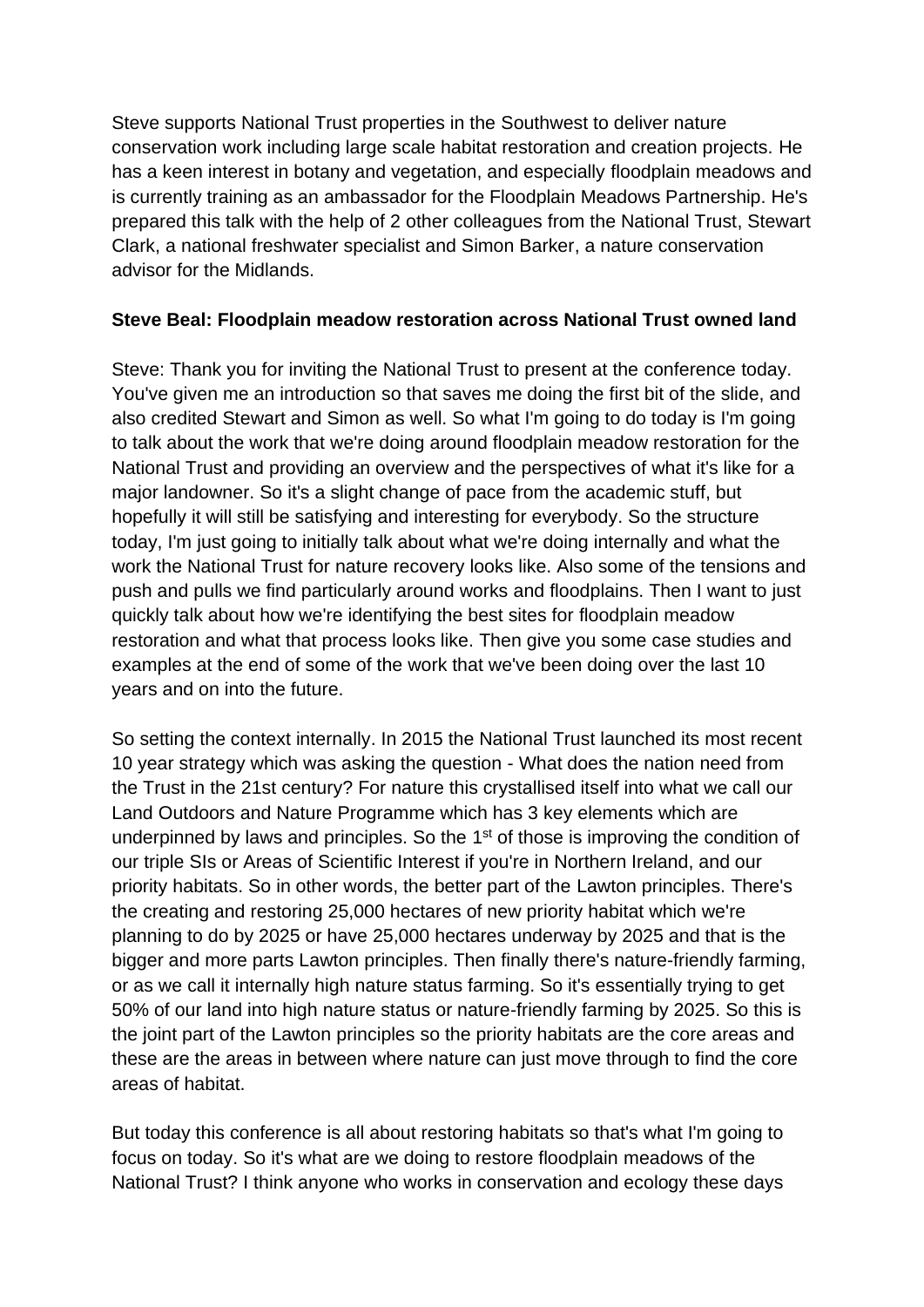will attest to the fact that this is exciting. This is what we're here to do. This is what we love doing and that's exactly the same for me and it's definitely what gets a lot of us out of bed in the morning. So the National Trust owns some very significant areas of floodplains and floodplain habitats. But typically of the wider countryside most of this is improved farmland, so a lot of it is drained, reseeded, depressingly some of it is still under arable. But all of this means that there's a lot of opportunity for restoring habitats on our floodplains.

Now as you can possibly imagine in a large organisation there's lots of internal conversations and discussions about what we could do with floodplains and very often they're seen as marginal land. So there's some different competing interests and ideas of what we could do with this so called marginal land. In terms of nature, which is generally what we're always talking about, there's a range of habitats we could deliver. So obviously, a really key one for me and many of my colleagues, is the species-rich grasslands, the floodplain meadows, MG4, MG8. But there's also new priority habitat, floodplain wetland mosaic, which particularly is suitable for some of our larger areas of floodplain where it brings together a mosaic of lots of different habitat types to work together. Wet woodland, everyone's talking about tree planting these days. So of course, wet woodland is always going to be in the mix. I've got more on that in a moment and, of course, beavers. The National Trust, every other conservation organisation, every other landowner in the country is starting to release more and more beavers and we're going to see more and more into the future. They create again these very dynamic mosaics of habitats of which floodplain meadows can sometimes be a part of. We also do stage zero restoration where it is suitable and appropriate and we've got the ability to actually reconnect to the river and its floodplain in a meaningful way. So from a Trust perspective we're generally looking across our floodplains and thinking we could do all of this stuff, we've got enough land, we could actually do this. But what it's about for us really is about choosing the right habitat for the right place. Inevitably there can be some tensions between these different types of habitats that you could deliver.

So to build on that the National Trust is a very broad conservation church. Our raison d'etre is nature conservation, but it's not only nature conservation. So we also have to consider history, beauty, access etc, or in other words, multiple public benefits. We are aware that most of our floodplains are definitely not operating in the way they could do, 90% is this figure that is quite often cited and actually we could be delivering more on all of these counts. That's what we're certainly looking to do, to try and hit as many of those multiple benefits as possible.

In connection to that as well, some of you may have heard recently about a recent partnership that was launched between ourselves, the Beaver Trust, the Rivers Trust and the Woodlands Trust called Riverscapes. This is really about developing thriving networks of nature-rich habitats in our river catchments. Inevitably there's a focus on trees because some of the partners involved and particularly as some of the initial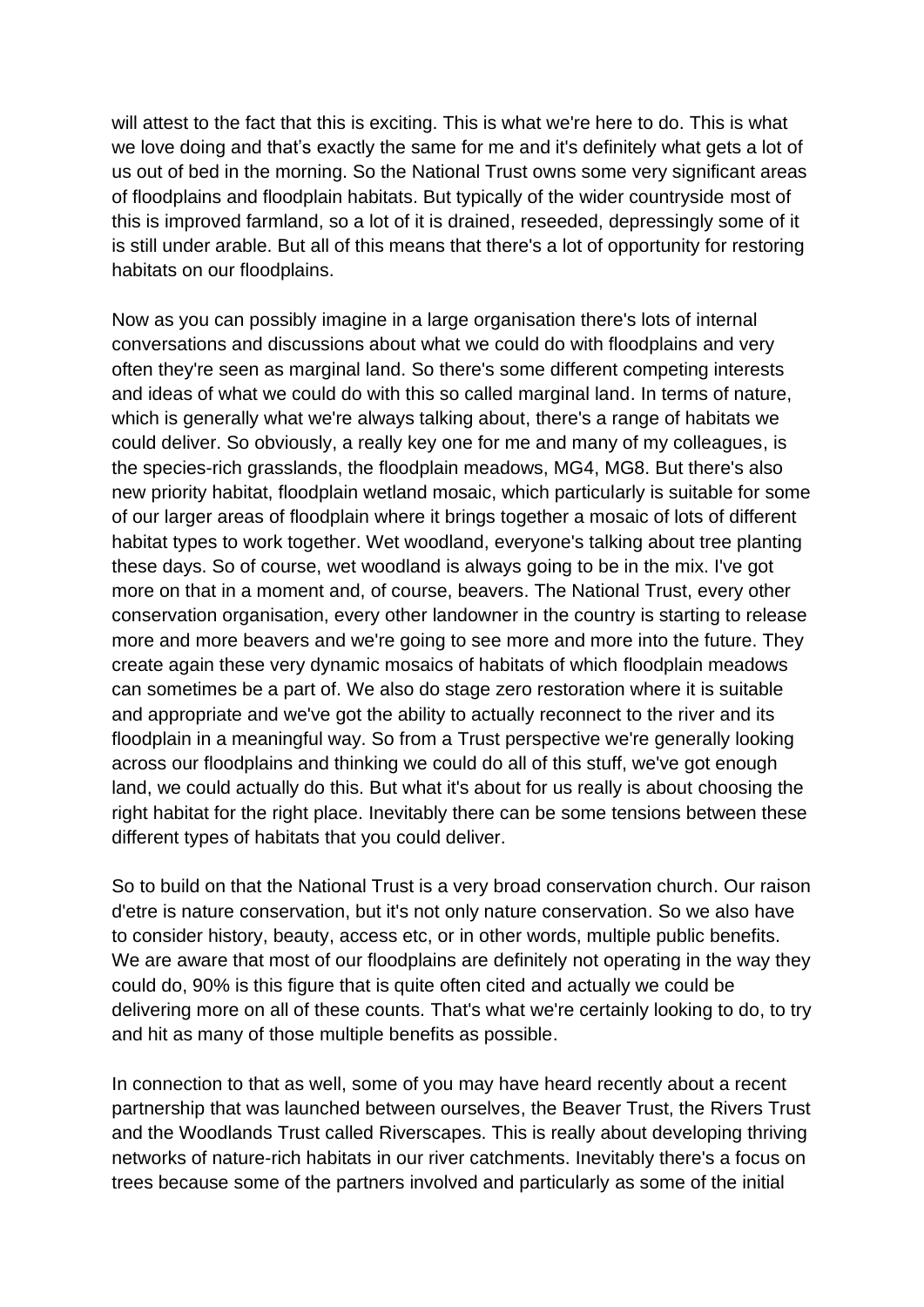trails have all been about planting woodlands to link to the woodland creation offer. But the key thing is actually about mosaics of habitats and floodplain meadows are really in the mix. I just wanted to use that as an illustration because I think sometimes particularly it can be easy to forget that actually what we're talking about are quite complex systems and we're trying to find ways and means to fit in all of the habitats that are suitable.

So with all of this in mind, myself and Stewart Clark and Simon Barker, who internally will have a very particular interest in floodplain meadows, started asking ourselves the question - How can we do more for floodplain meadow restoration? How can we make sure that with all of this noise, all this competing interest inside the Trust, we can make sure that we actually deliver the maximum amount of floodplain restoration that we possibly can? So to achieve this and to support our colleagues to achieve this as well, we've set ourselves a series of tasks. All of this is to ensure that we do maximise the amount of floodplain meadows that we restore. So the first thing we did, or we're starting to do now, really calls back to the previous slides on competing interests. So it's about a decision-making process and supporting our teams to make the right decisions locally. So again, it's this idea about right habitat, right place. The reality is there's no magic bullet. It's all based on good judgment and a good understanding of each site.

But for ourselves in the Trust a really key question is how is the land managed, because most National Trust land is not actually within our direct control. It sits within farm tenancy. So these could be long term, multi-generational Agricultural Holdings Act tenancies or shorter term farm business tenancies which could be 5, 10, 15, 20 years. But either way the tenant farmers are a fundamental key part of the decisionmaking process and they're involved in it, and it has to be built in collaboration with them. So quite often when we had these conversations with tenant farmers and we ask them what they want to deliver on the land. What would work for them. Very often floodplain meadows unsurprisingly are an attractive option for them because it stays in agriculture, it's productive agriculture, you're getting a hay crop, you're getting grazing from it, it's also delivering these multiple benefits. So obviously restoring nature, locking in carbon, as we've been hearing about today, in the soils, access, floodplain meadows you have beautiful access, it is fantastic, people love them. So very often it's an attractive option for farmers compared to some of these other options you may have on a wetland or on a riparian system which may mean taking land out of agriculture. So alongside asking that question about what is possible with the tenancies and the tenant farmers a really important thing for us is always inevitably to understand what's happening on the site, to have good knowledge of it. So the potential for a site whether it's a floodplain meadow for us or anything else, really depends on understanding the hydrology of the site, its history, did it used to be a floodplain meadow in the past? Its local context, what other habitats are surrounding it? Also the planned management in the future. So as we know some habitats have very specific requirements, for example, floodplain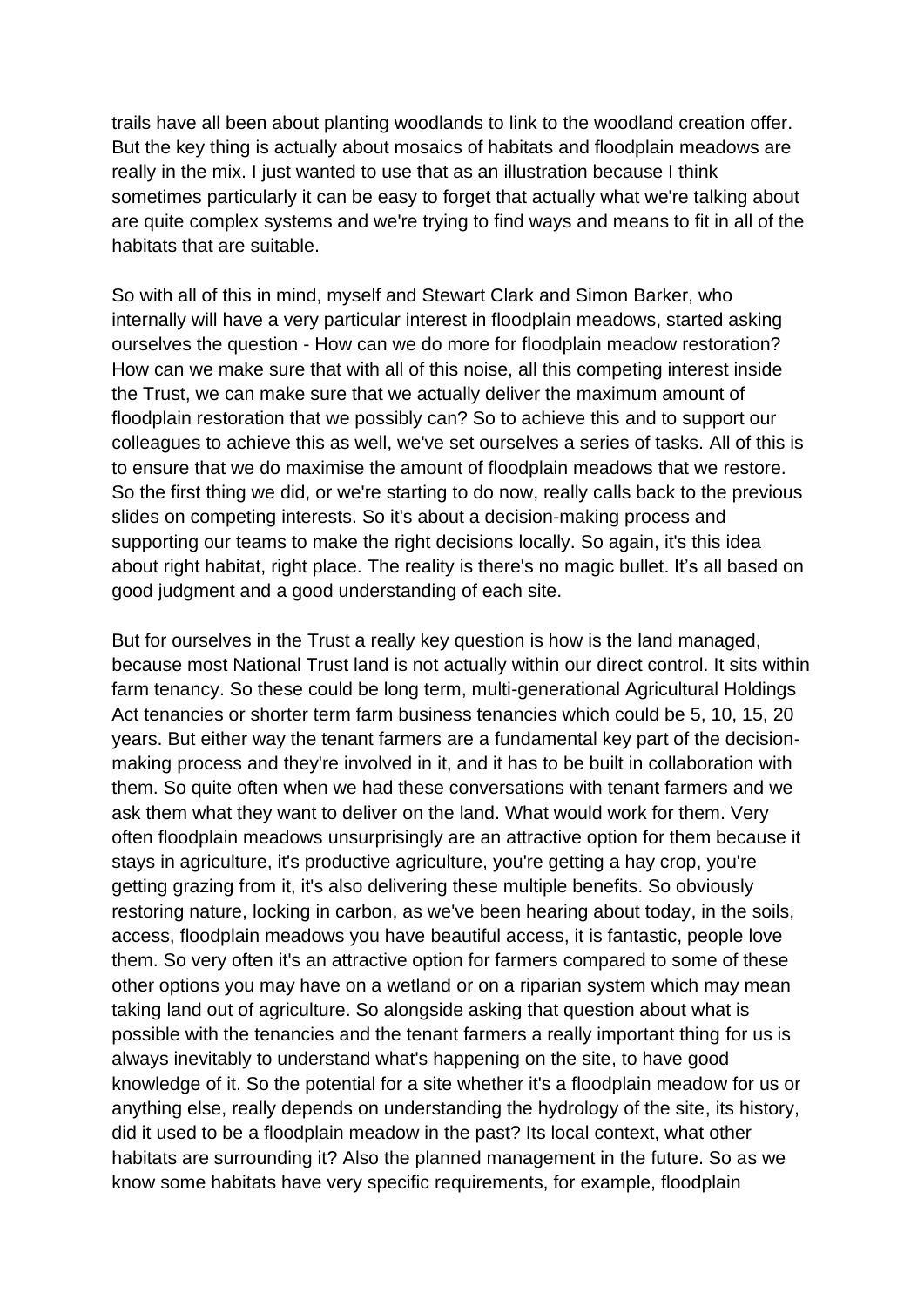meadows, MG4, MG8 they have very narrow hydrological requirements. It's the same for some of these other habitats. But there are other habitats, woodlands, for example, which are a little less fussy and you could potentially plant woodlands in lots of other places. So it's all about understanding which sites can support the narrow requirements of floodplain meadows and targeting these and fitting in the other habitats around them.

So just to build on that, the next piece of work we've been doing is identifying sites for floodplain meadow restoration. So we've been working with our regional colleagues to undertake a desk-based review of existing and potential floodplain meadow sites. So this is a screen grab of our floodplain meadows database. So it captures some very general information. I'm not going to go into all of it now. But I think the key thing that we are looking at is to do with the next steps. So this is the key thing that we found is really tricky for us, or really important to understand, is what are the barriers to progressing restoration? It could be many different things. It could be we need to have a baseline survey. Some of these sites have not necessarily been visited for a number of years so do we need to go back and actually have a look at them and see whether they are floodplain meadows or what have we got there at the moment. Some of them it's about understanding what restoration advice is needed, or perhaps doing a feasibility study to understand whether we've got the correct hydrology and soils to deliver a really good MG4 or MG8 site. Sometimes we've got all of this stuff in place. We know what we want to do. We know we can do it, but we need money. So it's about finding the funding to deliver that work. That actually leads us back quite nicely to our 3<sup>rd</sup> task that we've been looking at which is about developing a pipeline of projects. So we know that some are ready to go. We've got money, we've got funding, we are about to deliver them, some are delivered, but actually doing this exercise, talking to our colleagues on the ground and a consultancy in National Trust, we realised that actually a lot of the time what we need is some more feasibility work to understand are these sites viable for floodplain meadows. So to do that feasibility work we've been doing a couple of steps in the process. So desk-based which goes back to our initial point about understanding the site in the decision-making process, what's possible with the tenant farmers etc and then undertaking site visits, which is the typical type of work which the Floodplain Meadows Partnership and its staff does, alongside the ambassadors and going out visiting a site, meeting the local Ranger Team, meeting the local farmer, understanding what's happening with the soils there, the hydrology, the nutrients, essentially the ecohydrology and understanding is it possible to restore a floodplain meadow to these sites? If it's not, why not? Is it just a case of the hydrology in which case is that something that we can play around with quite easily? Is that feasible? Or is it not? So it's a really important step just to understand the site and really understand what's possible there. Then once we've done all of that a key step after that is to actually get a costed restoration plan up and running because as I'm sure many people are finding out pots of money pop up all of the time at the moment, constantly there's some new water environment grant coming up, or green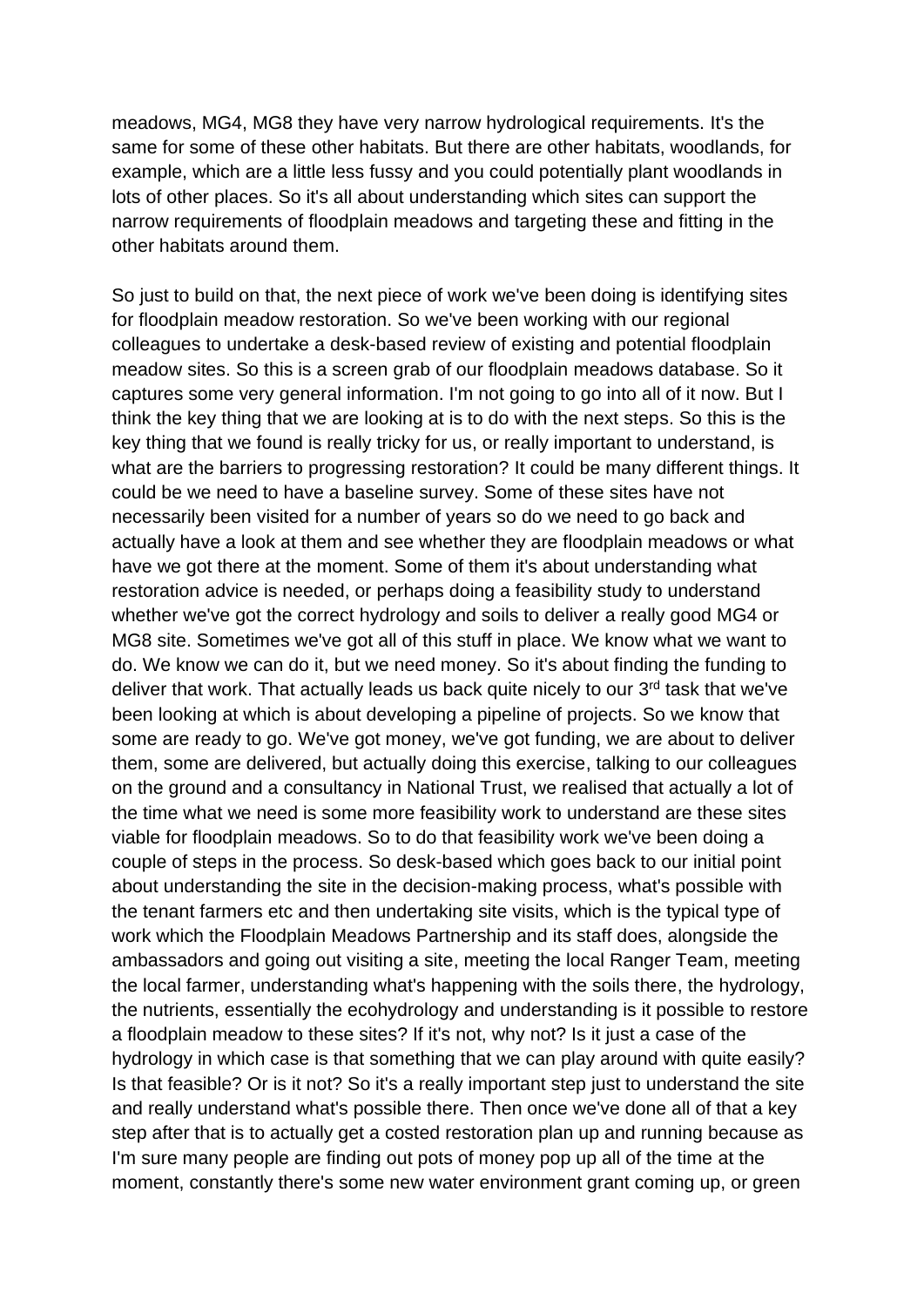recovery challenge or something like that. But you've got to be ready, you've got to be on the front foot. So we're not on the front foot if we haven't decided what we can do, know it's viable, and actually put together a costed restoration plan that allows us to actually apply for the funding and have some confidence that we'll deliver what we say we're going to deliver.

So it's not all about just identifying opportunities and weighing up decisions versus other habitats. It's also about restoring. This is just an illustration of some of the opportunities that we're looking to deliver on National Trust land in the Midlands. Now what is really exciting here for me is looking at the totals of figures we've got down here. So essentially in the Midlands alone we're looking to restore 170 hectares of floodplain meadow which is quite a significant number, particularly when you take into account that there are less than 3000 hectares of floodplain meadows in the UK. So once you scale that up and you say this is for the Midlands, we could do this for the Southwest, London, Southeast, the North etc, I think we're fairly confident that we can add significantly to the area and extent of floodplain meadow habitats in the UK.

Just to finish off, just to give you some nice examples of the work that we have been doing, some of which are successful, some of which are still underway. This is a floodplain meadow up on the River Severn which is 10 years old. You can see it's doing quite well. Sanguisorba is flourishing. It was green hay, it was started off with green hay from a triple SI. It had some issues to do with docks and weed burdens initially, which might be familiar to a number of people and there was a lot of pressure to actually spray it off and start again but Simon Barker who worked on it and was the advisor and the countryside manager are very experienced and very confident in the process and they said No, we'll just take our time, this will happen and look it's happened and that for me was a key thing that came out from a lot of those videos that we saw last night as well was to be patient. I think now they're actually taking green hay off this site and using it to kickstart meadow restoration on some other sites on that estate. On the subject also of being patient this is Places Meadow on the Warwickshire Avon floodplain at Charlecote Park, a very familiar sight to a lot of people I think. It was a long established but improved ryegrass grassland, and here they've tried a number of different techniques. We've done some plug planting, overseeding, green hay etc and it is getting better. You can just about make out some sanguisorba in there as well. But it is slow. So again, it's about being patient and communicating with other people who may be not experts in these things that actually it does take time sometimes.

Finally this is a planned project. So this is Severn Meadows up at Dudmaston Estate. It's a ryegrass ley at the moment, a temporary grassland and next year we're going to start restoring this to a floodplain meadow. We've just secured some funding for it as well via Highways England. So if you return here in 10 years' time hopefully you'll see a very interesting floodplain meadow and there'll be lots of fantastic species to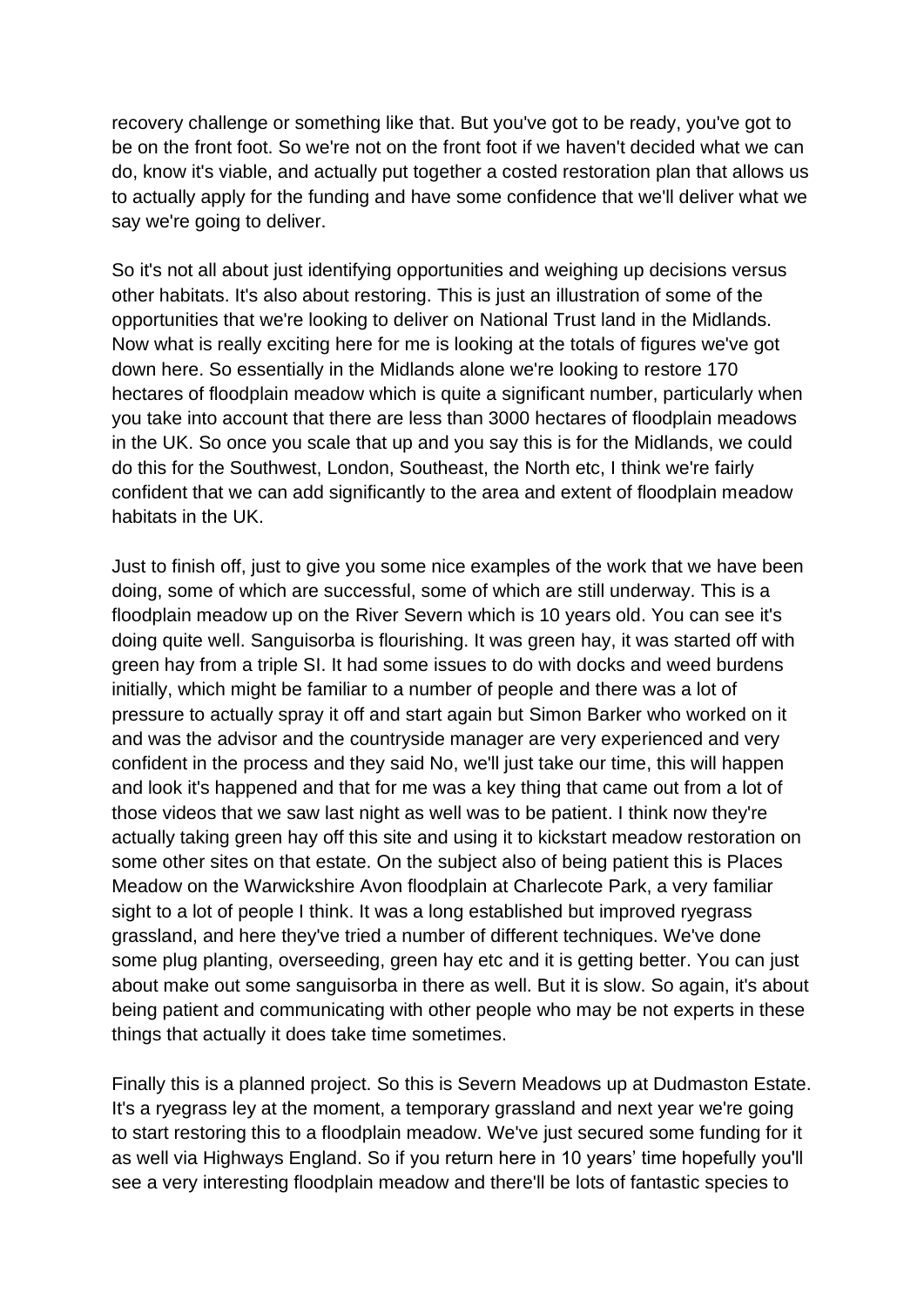see. So that just illustrates the different life cycles that we're going through at the moment and this is replicated all over the country at National Trust properties. So that concludes my presentation. So thank you for the time, it was a rapid tour. If you have any questions, I'm in a Q&A Simon and Stewart are too, but also feel free to drop me an email. Thank you.

Emma: That's great. Thanks, Steve very much. That's a really nice overview of what the National Trust are doing at the moment and hopefully Steve will be able to answer some of the questions that are going on in the chat as well. There's been quite a lot coming in Steve. But for now we'll move straight on carrying on this double act of National Trust speakers on floodplain meadows and soil and we're going to hear now from Felicity Roos who is the National Consultant for Soils for the National Trust. She also works with farmers and land managers in Australia, Ghana and the UK on the adoption of sustainable agricultural practices and climate change adaptation and resiliency. She's going to talk today on the National Trust's ambition for soils. So thank you very much Felicity and welcome.

### **Felicity Roos: Soil carbon and the National Trust**

Felicity: So I'm Felicity, I'm the National Soil Specialist for the National Trust and I'm just going to talk briefly about what is our ambition for soil. What are we trying to do? What's does the Trust want to do?

Just very briefly, why is soil so important? So as loads of people have touched on already this morning, we rely on our soils to deliver so many ecosystem services that we rely on and if you think of the National Trust goal to be here forever for everyone, if we want to protect the historic landscapes and cultural landscapes, like Stonehenge and all the amazing natural habitat we look after, we need to look after our soils. So that's why we want to fix them. So Stephen very kindly set the scene for what are our ambitions around our land and/or nature objectives, around 25,000 hectares of priority habitat and protect our triple SIs. So to try and put that into context this is a brief overview of the National Trust's estate. So we've got around 251,000 hectares of land and that includes all the parks and gardens and all the farmland and moors and countryside that we own. So we have about 200,000 hectares of farmland with around 1700 farm tenants and graziers, about 50,000 hectares of that is common land. Within all of that we've got nearly 140,000 hectares of triple SIs and/or priority habitat. So we have a lot of land to look after and I guess the scale of it is quite big when we're talking about what we're trying to achieve in the different areas.

So our soil ambition is quite simple, if slightly high, we want all our soils to be healthy and well managed so they can deliver the wide range of public goods we rely on. But if you think back to that previous slide the scale at which we are trying to do that at is large. We know that some of our soil is not in particularly good condition. We know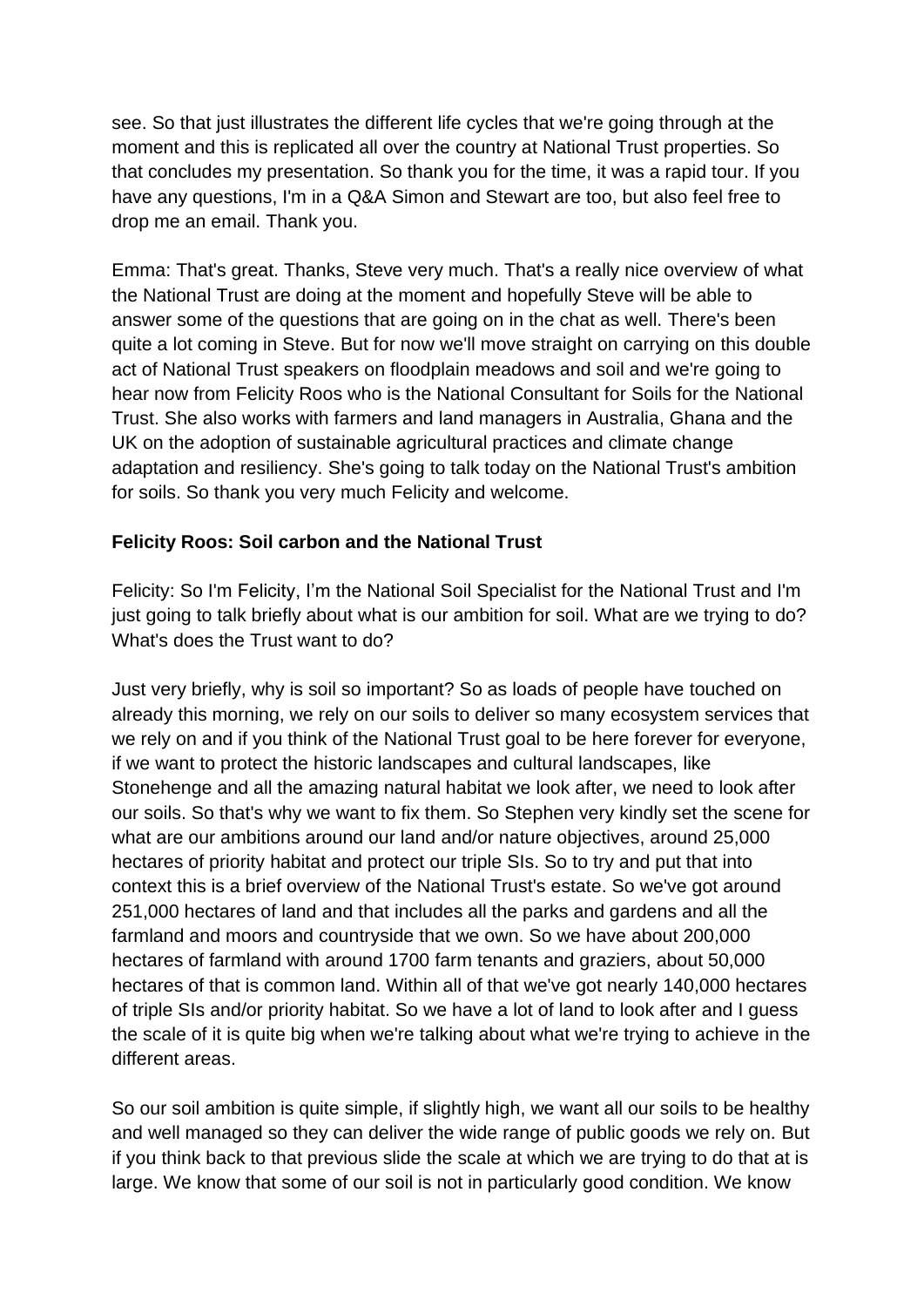that parts of it are in very good condition. I guess in terms of delivering ambition, were promoting, I'm talking internally as much as externally, the 5 principles of soil health that these are considered in every decision that people make when doing something that involves soil, whether that's in the garden, in the parklands, on one of our big upland estates, or on the floodplain meadows The 5 principles are limit disturbance, so mechanical and chemical, to protect that really essential structure and biology that everyone's been talking about this morning. Keep the soil covered, so protect it from erosion, which is pretty important if you've got floodplains, diversity, so that lovely presentation just now on the benefit of having 60 different species and that variety of roots and the role of livestock animals, maintaining that.

So how are we trying to do this? So we split our land into 2 broad groups, what we call our in hand land so the land we directly manage ourselves. Then we've got our tenanted land so that which is tenanted out largely to farm tenants and graziers. So we want to be able to manage our soil, we need to be able to monitor it or measure it so we're doing that. So a combination of quantitative and qualitative data. So we're using things like VESS, the Visual Valuation of Soil Structure and earthworm counts as a proxy indicator for soil biology. Then also looking at chemistry, some of the basics around particularly soil organic matter, because it's such a good indicator, but also where relevant the main nutrients. For the scale we're doing it at VESS and earthworms are relatively easy because they're free to do, it just takes the time to go out and dig a hole. But some of that chemistry data you want, particularly if you start looking at things like soil carbon, unfortunately still requires a lab test and so we're trying to work out what's the best way to do this at scale. We've got the countryside survey, soil carbon data, and datasets like that and we're trying to build up our own internal dataset so that we can compare how do we perform to the national average for different land users. We've been really lucky in this recently in that through the Green Recovery Challenge Fund we've secured funding to create a soil baseline at 5 of our large estates stretching from Wallington in the Northeast to Killerton in the Southwest. So we're going to get really good soil carbon baselines at 5 quite different estates across England which will be really interesting.

Soil carbon, we don't have a specific policy on soil carbon. We absolutely recognise its value and importance and the multiple ecosystem services you get from improving soil carbon and soil organic matter content in soils beyond just the carbon benefits. So we are definitely managing our soils as part of our land management and everything to increase that. But we don't actively have a goal that we want to increase our soil carbon by x% or anything like that. We are looking at something like the "4 per 1000" Initiative that was launched in France a couple of years ago. So this idea of trying to increase our soil carbon content by 0.4% a year, but it's not officially adopted. In terms of soil carbon and carbon trading, and I think Jenny Phelps is going to talk on this later, there is still a lot of uncertainty in the market and how its measured. So it's something we're looking at, and maybe in the future we might get involved in, particularly in terms of reaching our Net Zero targets, but at the moment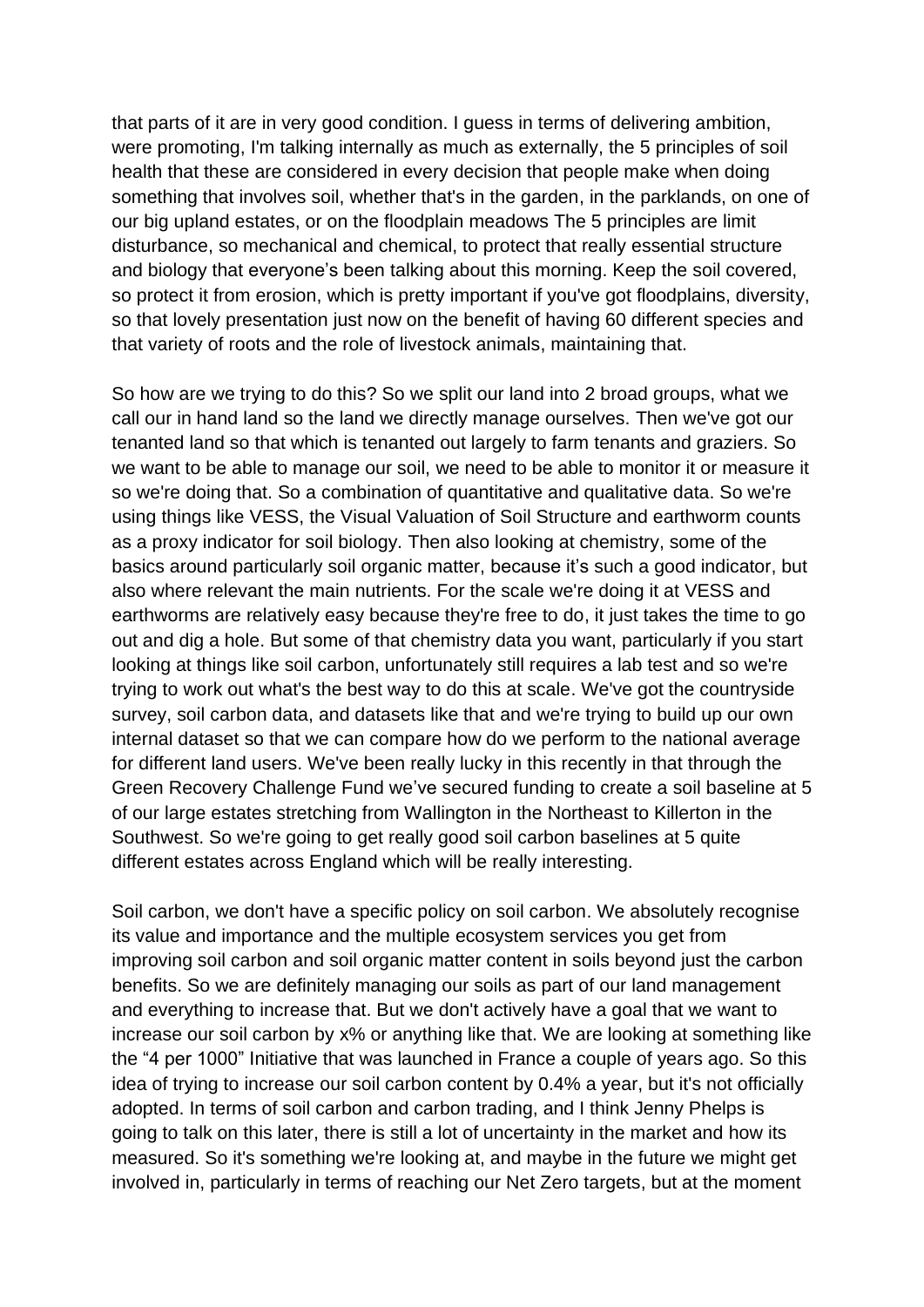we're not. We're also working just internally to improve our understanding of soil health and how to manage soil well and particularly in relation to big restoration projects like floodplain meadows or arable reversion projects, what's the role of soil? Then on our tenanted land we're grappling with the same issues that many of the large other land estates like the Duchy of Cornwall and the Clinton Devon Estate are dealing with which is when you've got a really large estate, how do you baseline all of your tenancies? We are starting slowly with some new tenancies as they come up. So as we get a vacant tenancy and it goes out to be advertised, we are starting to create baselines for those. But then thinking of all the 1500 other existing tenancies we've got, how do we get baselines of those? What are the best ways to work with the tenants? Do we write something in the tenancy agreements when they come up for renewal? Do we look at the new Sustainable Farming Initiative policy and its soil initiatives in there and do we try and work with our tenants? What are the best ways to engage? So this is something we are talking to the landowners about, we are talking to some tenants about like what's the best way to address this.

So what's the challenge? Managing soil health and looking after soils, where does this fit into our wider objectives of delivering for people, nature and carbon. Particularly after COVID the recognition that people need access to green space, and one of our founding principles was to provide space and a bit of quiet for people. We're encouraging public access and the picture shows the walk to the peak in Wales, but you can see the massive erosional scar there from all the foot traffic. So we've got challenges like that. When people organise park runs which are incredibly important, and they often happen through the winter and when you have wet soil, it's much more prone to compaction. So if we're getting a couple of 100 people running through our parkland at the weekend what's the soil impact there? How do we manage that and things like that? To link this back to floodplains, some of the challenges when we're restoring floodplain meadows, if you're doing work that involves groundworks so creating scrapes or digging ponds or stuff, how do you deal with all the spoil that's spread? What about the compaction that comes and are the groundwork necessary in reconnecting that floodplain to the river and stuff like that and how do you manage it? I had a conversation with the Riverlands project on the Bure catchment. They had 30cm depth of spoil they wanted to spread on the surrounding field and that potentially, because you're putting a completely unstructured mixed up mess of soil on an existing soil structure, you're creating a cap as such and how do we manage issues like that? So there's things like that we need to consider in our working around. Also questions like if we are putting something in and there is going to be some compaction, do we need to consider going back in 2 or 3 years and maybe doing some mediation work? Or how do we manage those issues we might create long-term? I think Stephen was talking about the meadow that originally started off with loads of docks and thistles and weeds. Well docks and thistles can be a sign of compaction so there's all these things to consider and how we manage our soils and how we actually balance our other objectives with having a healthy soil.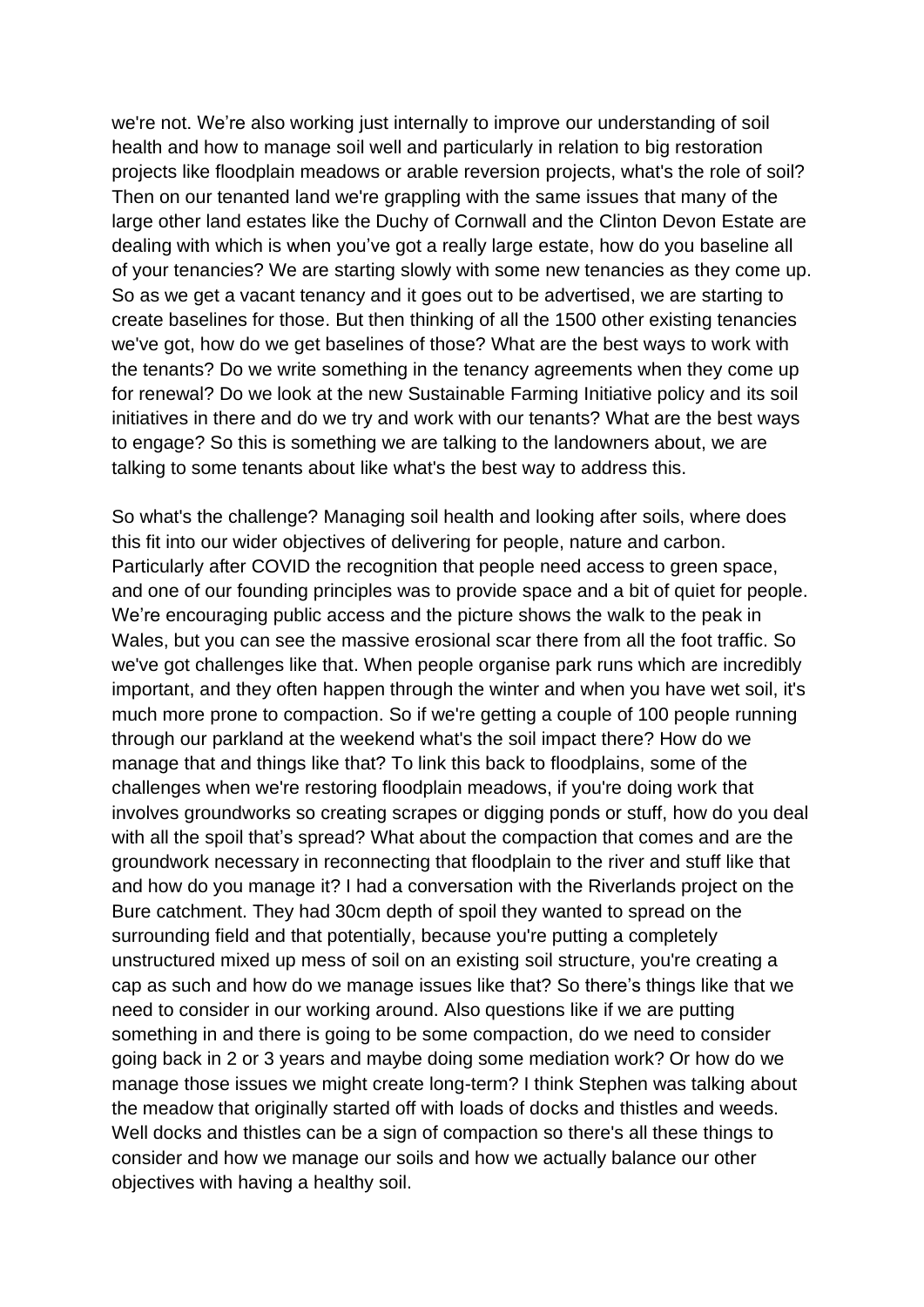I'm just going to briefly touch on peat because its vaguely soil-related. Just to say that we look after around 40 triple SI peatland sites and like many peats across upland, but we also have upland and lowland peat and lots of bogs and fens and mires and like a lot of peatlands in the UK we need to do paths management and different government policies and things, it has been damaged, over grazing, burning, drainage and so we're working really hard with different partners, people like Exmoor and Dartmoor National Parks, the Peak District, Moors for the Future and the Yorkshire Water to restore our peat bogs. The picture you can see is Holcombe Moor where they've created loads of halfmoon dams to encourage rewetting of the area. So that was just what I had to say on peat.

Again, my last slide, if you've got any questions that's my email.

Emma: Thank you very much, Felicity, thank you very much for coping in technologically challenged circumstances. We've got time for a couple of questions, if we could put Steve back on as well as Felicity because we only have questions for the National Trust.

## **Session 2 Questions**

Ann: It's a question really to Steve about your tenants. How much consultation have you done with them? Have you presented any of this thinking that you've got to them? If you haven't, what do you think their take on all of this might be, restoring all of the land and the work that you're aspiring to achieve?

Steve: Generally there's figures out there about what we've been doing, they've been available for a number of years. I think it's taken a number of years to work out what the plans are at each individual National Trust property. Then there's a process with a local team to engage with the local tenants to work out what's possible, because a lot of our aspiration, we've been realistic, is around areas where we know there's actually a real opportunity to actually make some change. Some bits of land which are either in hand where we know we can definitely make a change, or where we already have a very good relationship with the tenant and they've expressed an interest in doing something. So we have a fairly high degree of confidence that we can deliver those areas. Then after there we then go and have a conversation with the other tenants and ask what's possible, what's viable and what fits in with their business. What we're finding as most people are around the country is that everything is changing with agricultural subsidies. So tenant farmers are sometimes coming to us or are very interested in what we've got to say about what our ideas are and understand that it's a route into finances which maybe are being taken away with the end of BPS. So it's generally quite a positive situation.